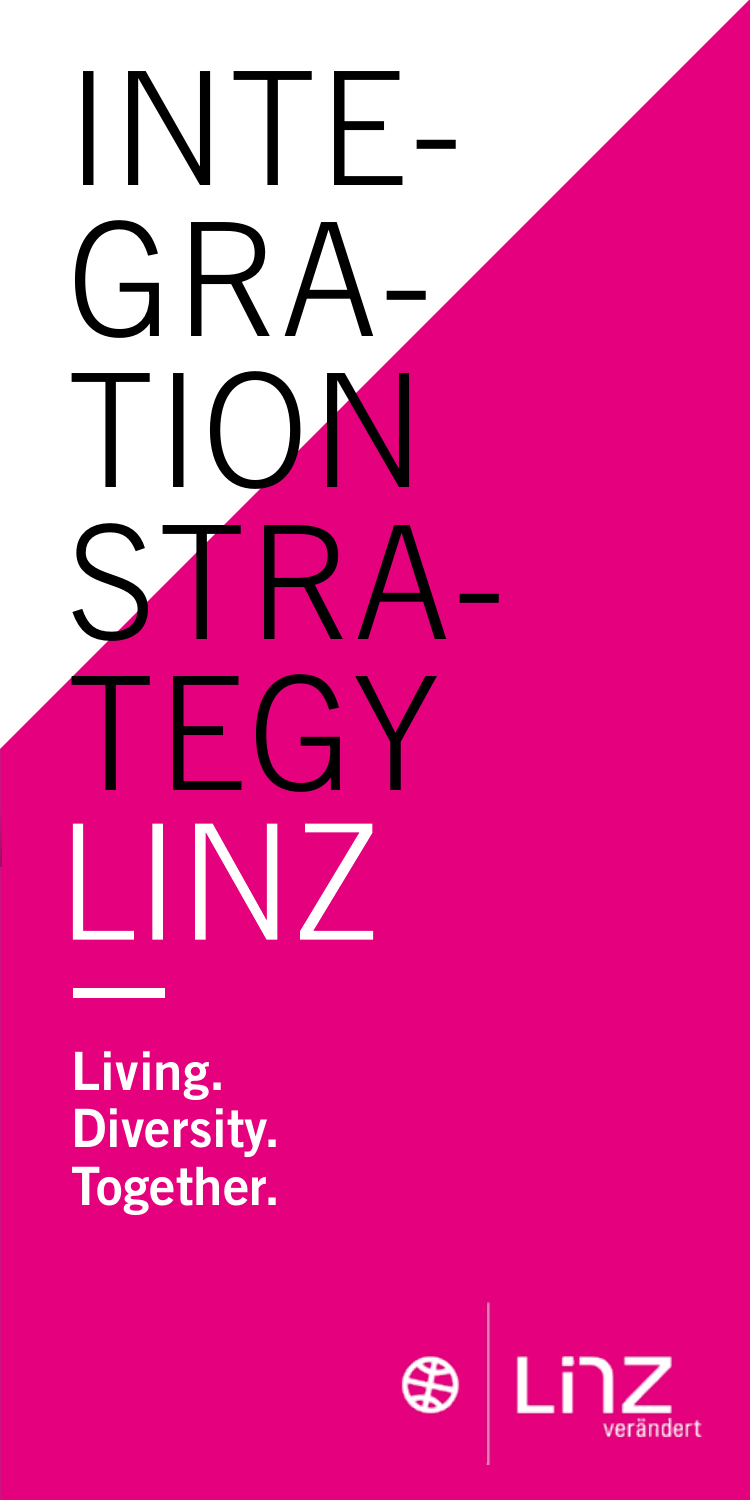

City Councillor Regina Fechter (on the left) and Mayor Klaus Luger (on the right).

#### Good coexistence in Linz is based on promotion, mutual understanding and the compliance with general rules.

Responsibility for each other and mutual respect are the fundamental pillars of social coexistence. That is why we define rules and together ensure their compliance. On top of that, our society is facing constant change. That is why the City of Linz in 2019 revised its integration programme and developed a future-oriented integration strategy. The defined fields of action and measures necessary for successful integration and harmonious coexistence are outlined briefly here.

Mutual understanding and compliance with rules of coexistence are the most important prerequisites for a good common life in Linz. That is why we believe that learning German is especially important and focus on language programmes right from the start.

Klaus Luger Mayor

egs teilib?

Regina Fechter City Councillor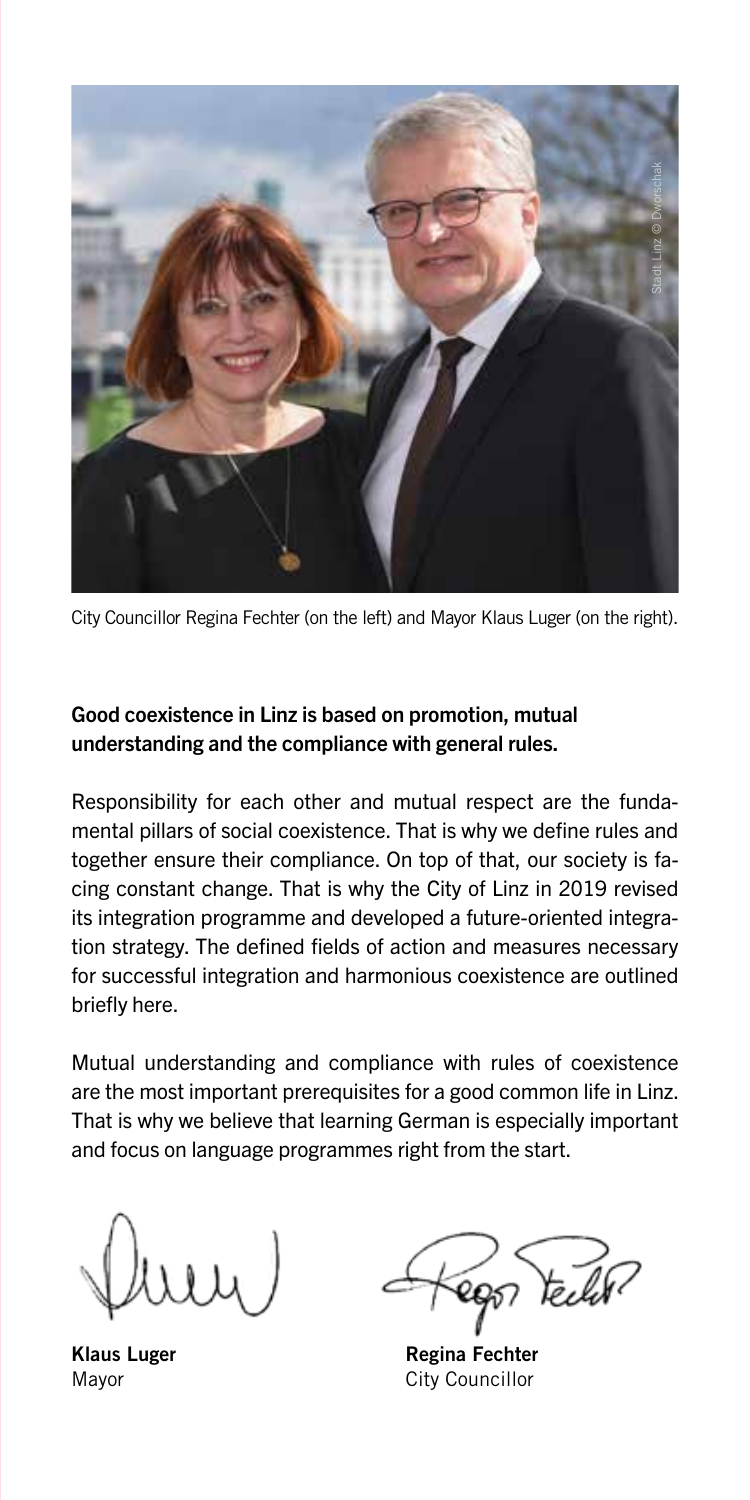## Integration in Linz

Integration contributes strongly to a good coexistence and is based on mutual respect and appreciation. The core areas of the integration policy in Linz are grounded on the municipal integration strategy with its four principles:

- Linz a "City of Respect"
- $Linz a$  "City of Peace"
- Integration  $-$  a task for society
	- Integration an interdisciplinary issue

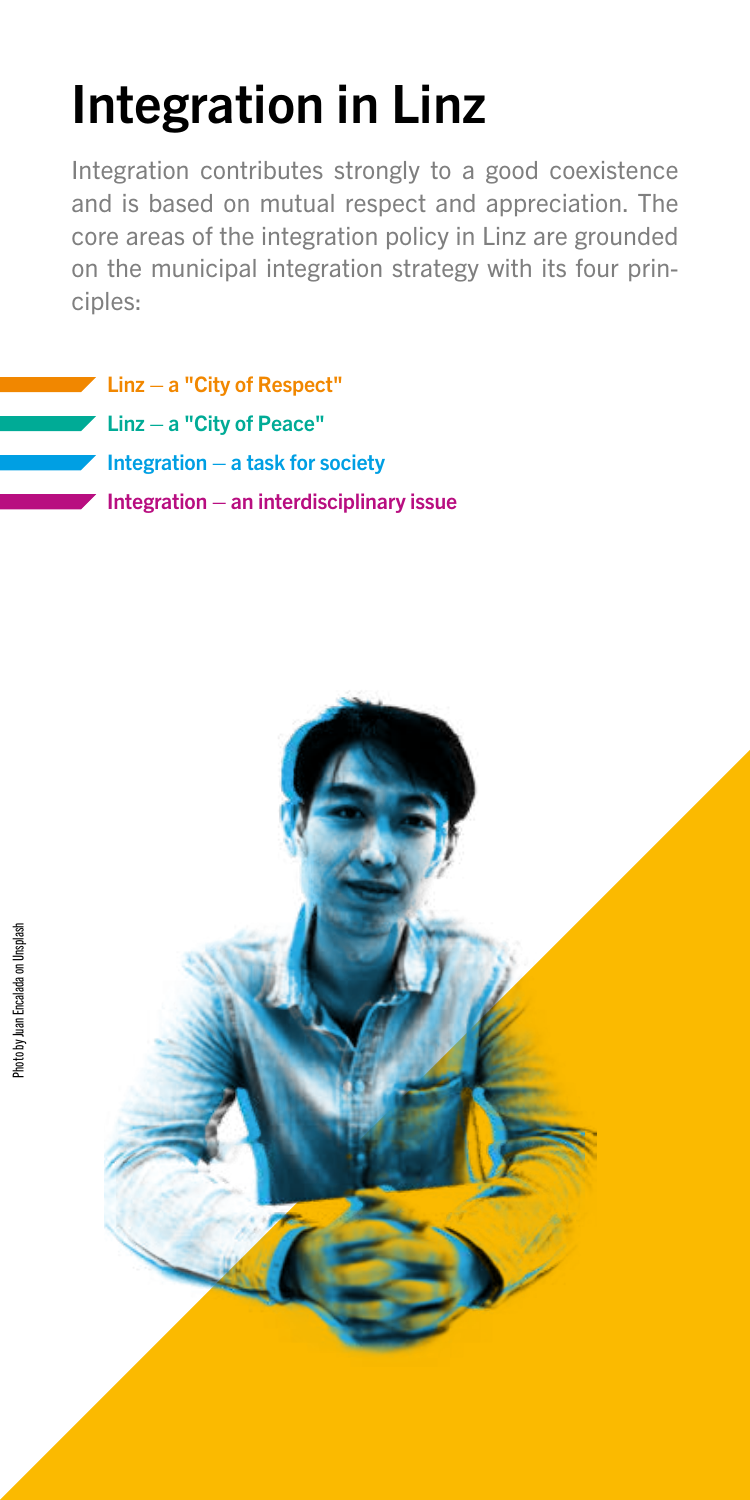## Language and education – essential steps for successful integration

German, as a common language, is the basis for coexistence as well as for participating in the education system and the job market. Therefore, learning German and education are crucial for the integration process.

#### The City of Linz

- focuses on enhancing the language skills of immigrating families, young people and adults.
- lowers the barriers for access to education and thus supports transfer opportunities in the education system for everyone living in Linz.
- promotes the inclusion of parents to improve the efficiency of education and learning the language among children and young people but also the entire family.
- educates and raises the awareness among citizens to make them understand that integration is the responsibility of society as a whole.

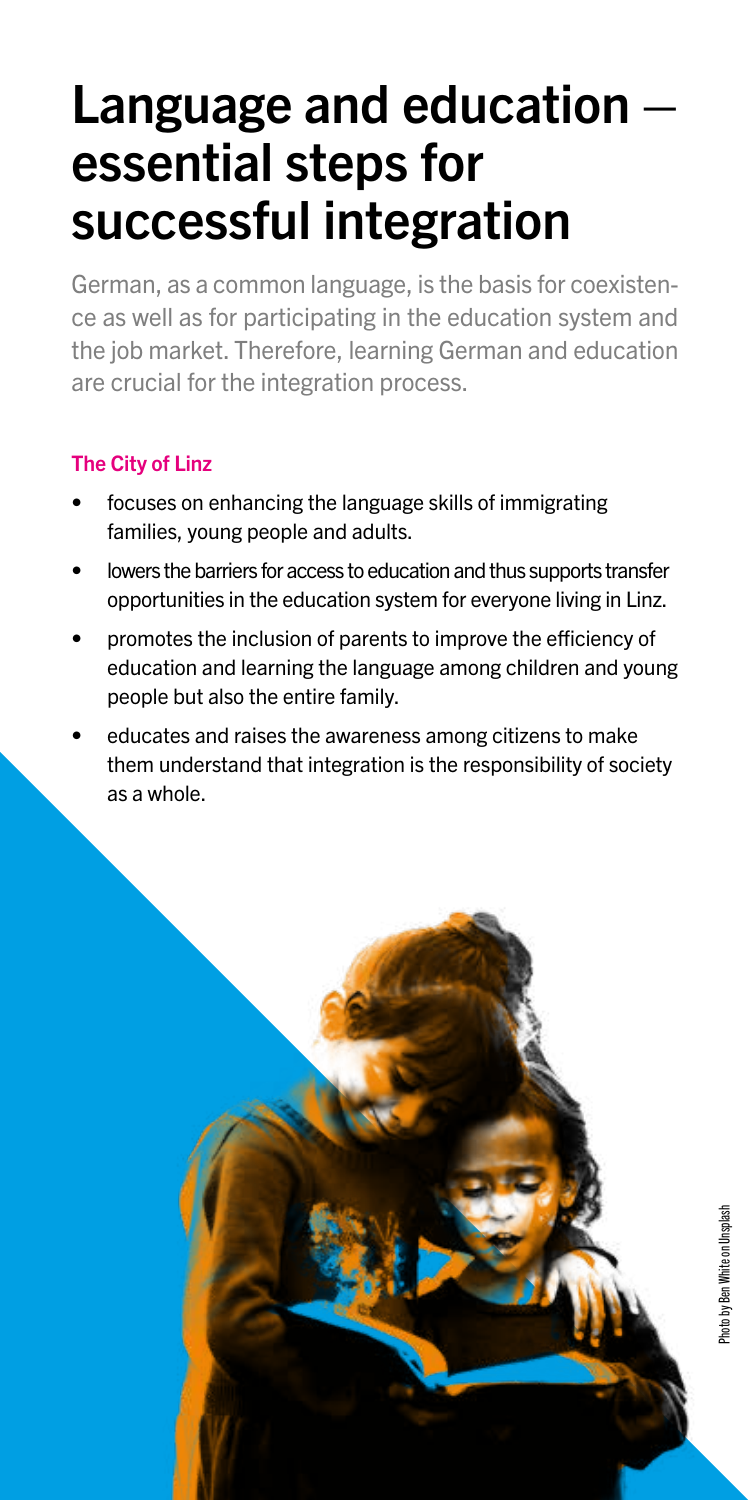## Employment as an essential part of successful integration

In addition to language and education, professional skills and integration in the job market are the basis to successfully participate in society.

#### The City of Linz

improves the opportunities of immigrants to gather professional skills and enter the job market.

## Strengthening social participation

One of the central prerequisites for integration is the participation of people with a migration background in society. Ensuring participation means to consider the diverse initial situations of immigrants and to create fair opportunities.

#### The City of Linz

- promotes voluntary work.
- represents the interests of immigrants on a municipal level.
- guarantees access to all offers and benefits of the health care system.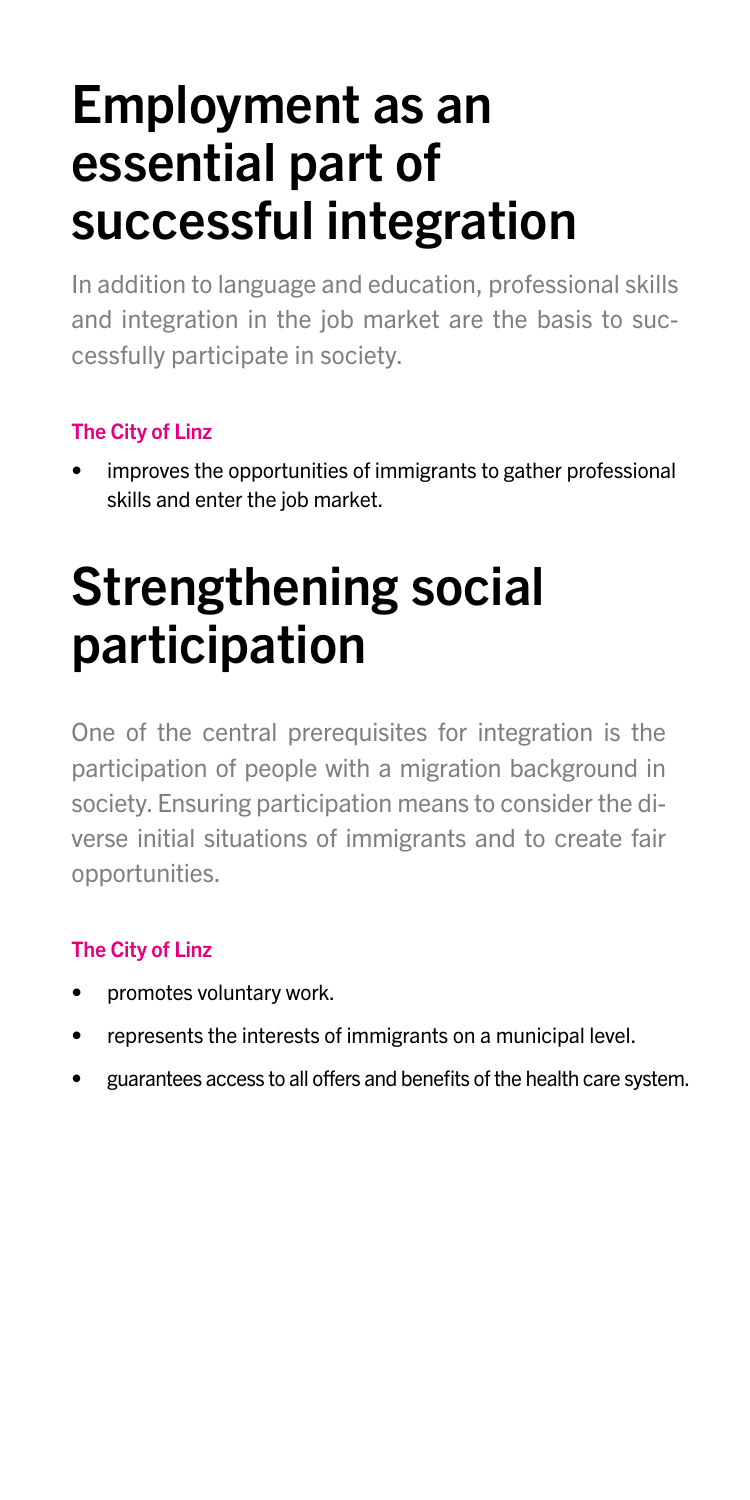## Coexistence inside and outside of your home

Linz is characterized by a peaceful coexistence between all of the people living there. Every person should be able to participate in all spheres of life in Linz within valid rules.

#### The City of Linz

- makes culture visible and promotes encounters.
- encourages, coordinates and creates a network.
- helps to discuss conflicts among citizens through dialogue.
- is characterized by general rules that promote an environment, where people live together peacefully.
- focuses on non-profit housing and access to affordable accommodation.



Find the entire integration strategy here!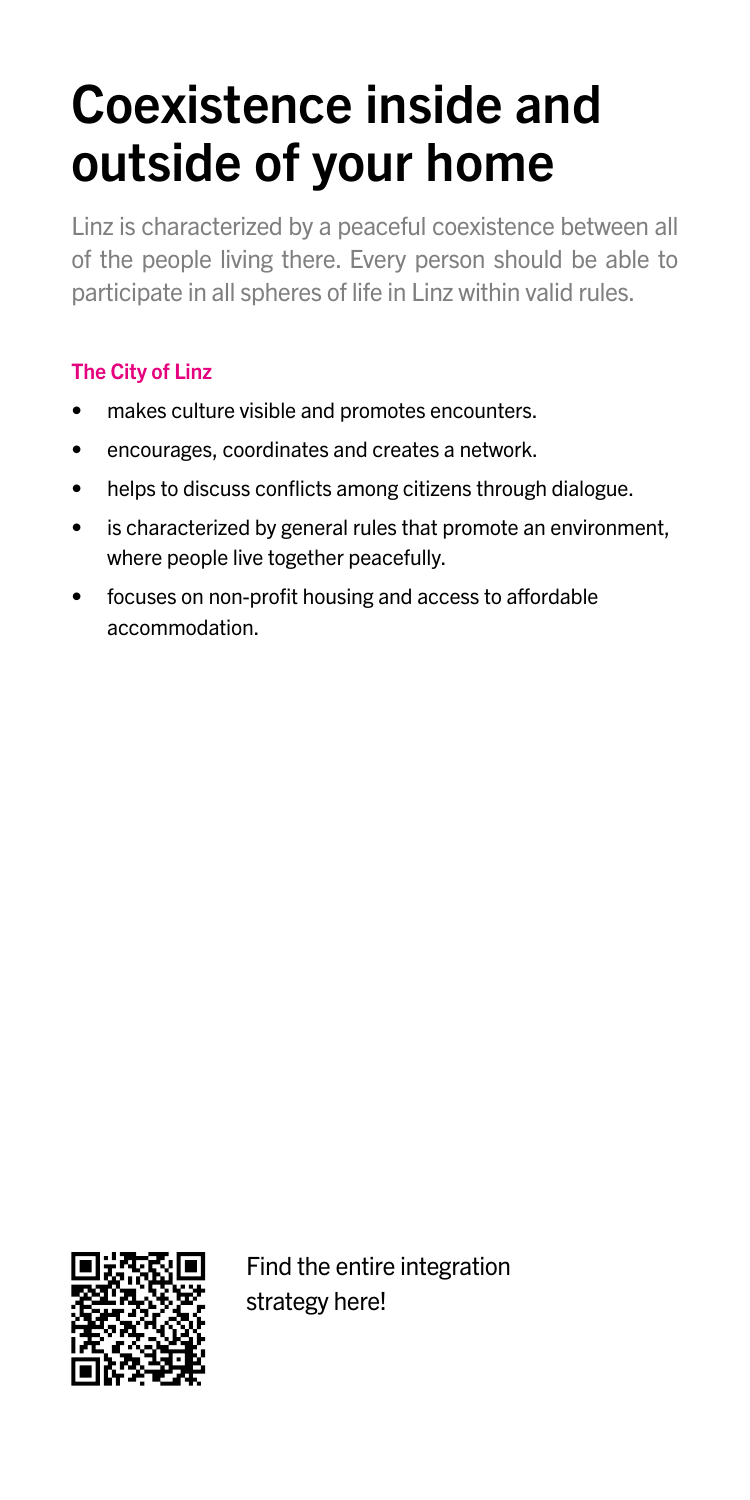## The Municipal Administration - service centre and authority

The Municipal Administration guarantees public services for the citizens of Linz and - in cooperation with other authorities - the compliance with valid legal and other rules of coexistence. Based on its actions, it is a role model concerning respect, equal treatment and diversity.

#### The Municipal Administration

- and its staff make sure they show respect for all of their clients irrespective of their origin and treat them equally.
- rejects the discrimination of citizens and works in a transparent and plausible way.